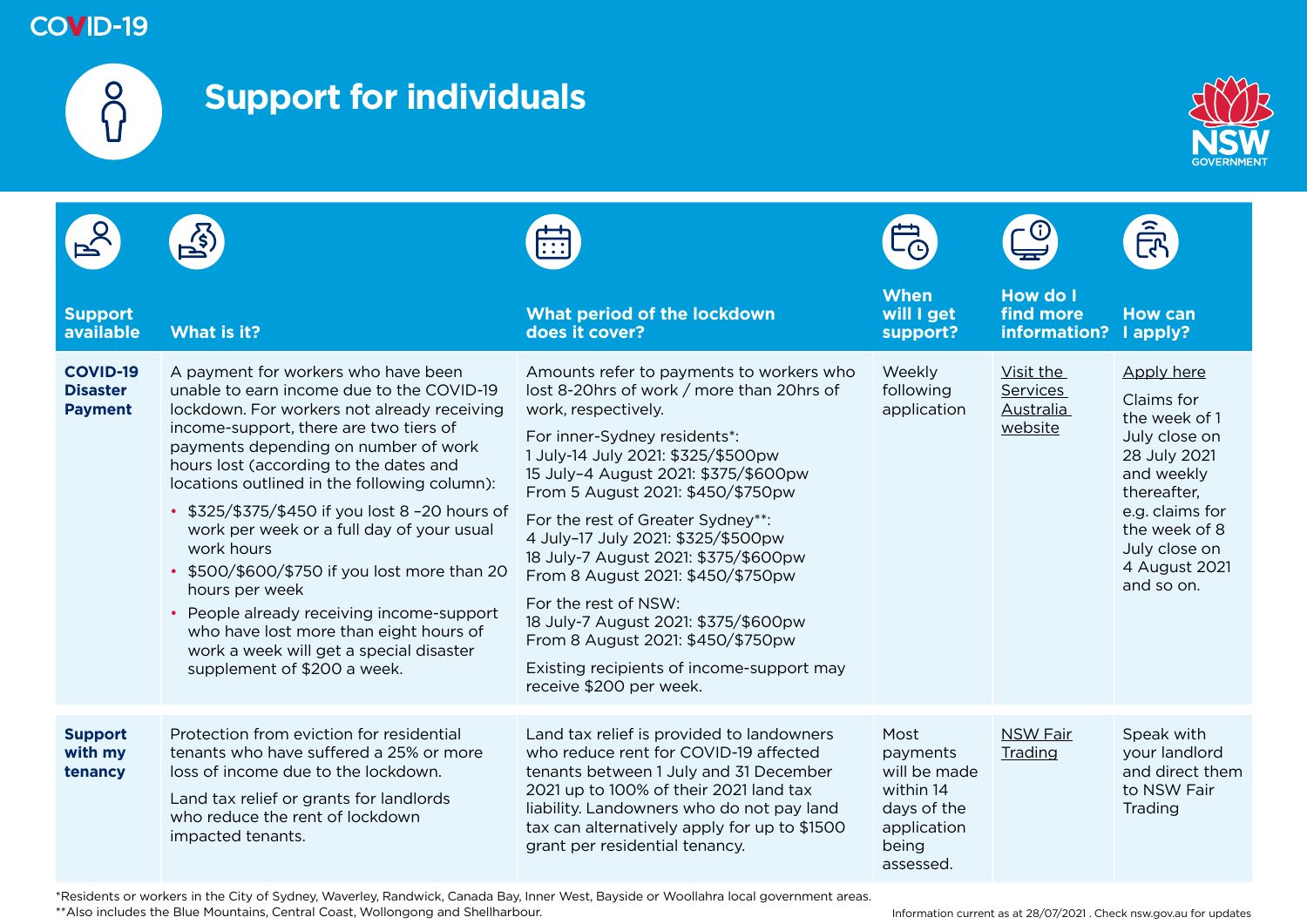

## **Support for micro-businesses (including sole traders) and small non-profits**

To be eligible your business or organisation must have a turnover between \$30,000 and \$75,000 per year, and your revenue has declined by 30% or more



|                                                                |                                                                                                                                                                                                                | $\overline{\cdots}$                                                                                                                                                                                          |                                    |                                                                                                     | <u>हिप</u>                                                                                                                                                                                                                                                                                                                           |
|----------------------------------------------------------------|----------------------------------------------------------------------------------------------------------------------------------------------------------------------------------------------------------------|--------------------------------------------------------------------------------------------------------------------------------------------------------------------------------------------------------------|------------------------------------|-----------------------------------------------------------------------------------------------------|--------------------------------------------------------------------------------------------------------------------------------------------------------------------------------------------------------------------------------------------------------------------------------------------------------------------------------------|
| <b>Support available</b>                                       | What is it?                                                                                                                                                                                                    | <b>What period of</b><br>the lockdown<br>does it cover?                                                                                                                                                      | <b>When will I</b><br>get support? | <b>How do I</b><br>find more<br>information?                                                        | How can I apply?                                                                                                                                                                                                                                                                                                                     |
| <b>2021 COVID-19</b><br><b>Micro Business</b><br><b>Grants</b> | Fortnightly grant of \$1,500                                                                                                                                                                                   | From the start of<br>the lockdown                                                                                                                                                                            | Payments start<br>late July 2021.  | <b>Service NSW</b>                                                                                  | Apply for the 2021 COVID-19<br>Micro-business grants here.<br>If you are a sole trader, you are<br>not eligible for BOTH the 2021<br><b>COVID-19 Micro Business Grant</b><br>and the 2021 COVID-19 Disaster<br>Payment.<br>You also cannot receive both<br>the 2021 Micro-Business Grant<br>and the Commonwealth<br>Disaster Payment |
| <b>Support with</b><br>my tenancy                              | Landlords can't evict retail<br>or commercial tenancies<br>without mediation.<br>Land tax relief for landlords who<br>reduce the rent for impacted tenants,<br>up to 100% of their 2021 land<br>tax liability. | These protections<br>will last for the<br>whole lockdown<br>Land tax relief<br>is provided to<br>landowners who<br>reduce rent for<br>COVID-19 affected<br>tenants between<br>1 July and 31<br>December 2021 |                                    | Contact the<br>office of the<br><b>Small Business</b><br>Commissioner<br>for mediation<br>services. | Apply for mediation<br>support here                                                                                                                                                                                                                                                                                                  |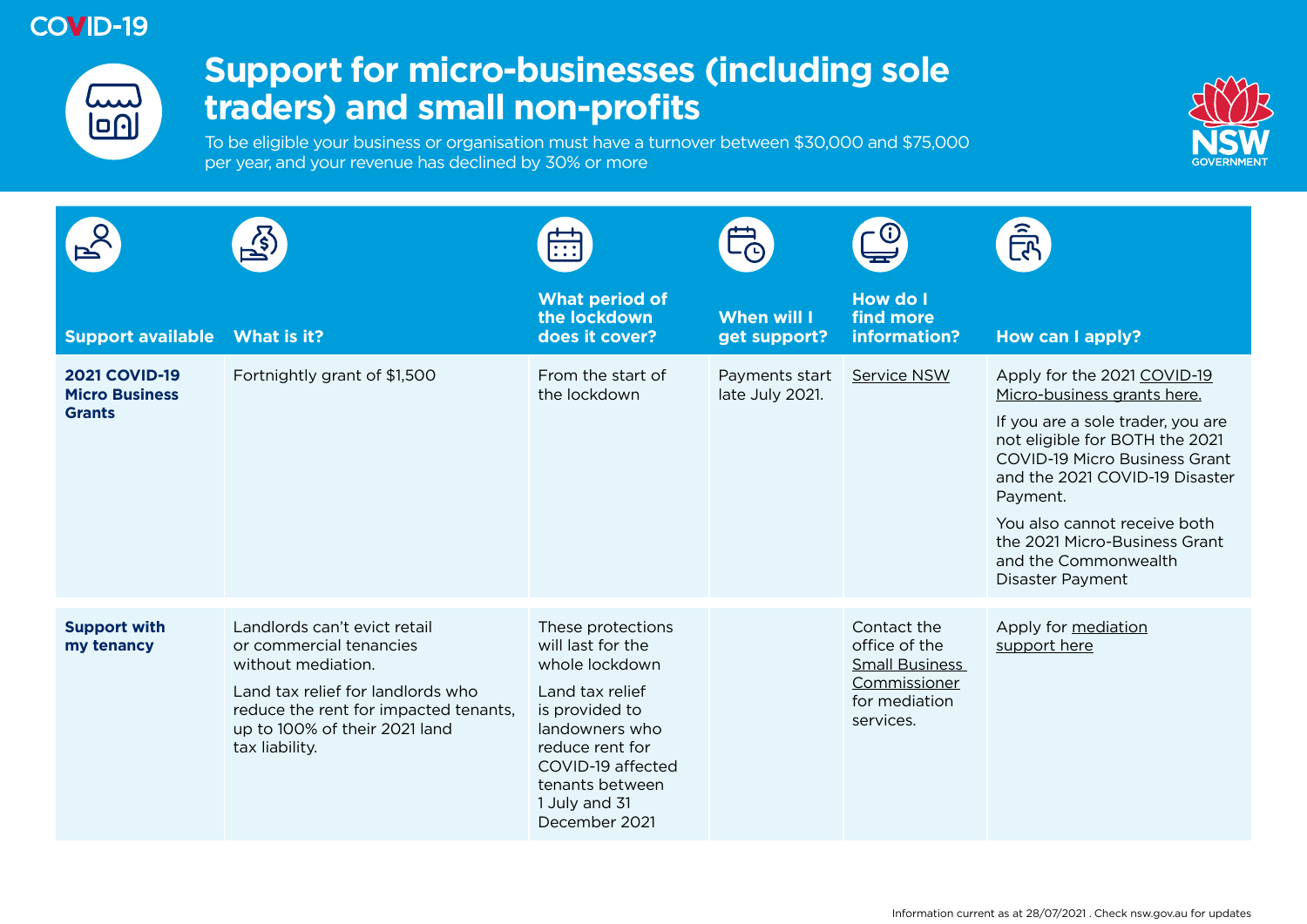

## **Support for small to medium businesses (including sole traders) and small non-profits**

For businesses or organisations with annual turnover of more than \$75,000 for which revenue has declined by 30% or more due to the lockdown



|                                                          | $\mathbb{Z}$                                                                                                                                                                                                          | $\overline{\cdots}$                                      |                                                         |                                                                                                 | _{r                                                                                                                                                                                             |
|----------------------------------------------------------|-----------------------------------------------------------------------------------------------------------------------------------------------------------------------------------------------------------------------|----------------------------------------------------------|---------------------------------------------------------|-------------------------------------------------------------------------------------------------|-------------------------------------------------------------------------------------------------------------------------------------------------------------------------------------------------|
| <b>Support</b><br>available                              | <b>What is it?</b>                                                                                                                                                                                                    | <b>What period of</b><br>the lockdown<br>does it cover?  | <b>When will I</b><br>get support?                      | <b>How do I</b><br>find more<br>information?                                                    | <b>How can I apply?</b>                                                                                                                                                                         |
| <b>2021 COVID-19</b><br><b>Business</b><br><b>Grants</b> | One-off grant of \$7,500 to \$15,000<br>depending on your business's revenue decline.                                                                                                                                 | The first three weeks<br>of the lockdown                 | Payments to<br>applicants<br>have already<br>commenced. | Service NSW                                                                                     | Apply for the 2021<br><b>COVID-19 Business</b><br>Grant here.                                                                                                                                   |
| <b>JobSaver</b>                                          | Payments of 40% of pre-COVID NSW weekly<br>payroll, from \$1,500 to \$100,000 per week<br>(paid fortnightly); \$1,000 weekly for<br>non-employing business.                                                           | From 18 July 2021                                        | Payments start<br>late July 2021.                       | Service NSW                                                                                     | Applications are open<br>on the Service NSW<br>website. Service NSW<br>is working through<br>changes to ensure that<br>newly eligible business<br>will be able to apply as<br>soon as possible. |
| <b>Payroll tax</b><br>support                            | • 25% reduction in FY22 payroll tax for<br>eligible businesses<br>• Payroll tax payments deferred until<br>7 October 2021 for all businesses<br>• Interest free 12-month repayment plans<br>for deferred payroll tax. | The full<br>lockdown period                              |                                                         | Revenue NSW                                                                                     |                                                                                                                                                                                                 |
| <b>Support with</b><br>my tenancy                        | Landlords can't evict impacted retail or<br>commercial tenancies without mediation<br>Land tax relief for landlords who reduce the<br>rent for impacted tenants up to 100% of their<br>2021 land tax liability        | These protections<br>will last for the<br>whole lockdown |                                                         | Contact the<br>office of the<br><b>Small Business</b><br>Commissioner for<br>mediation services | Apply for mediation<br>support here                                                                                                                                                             |